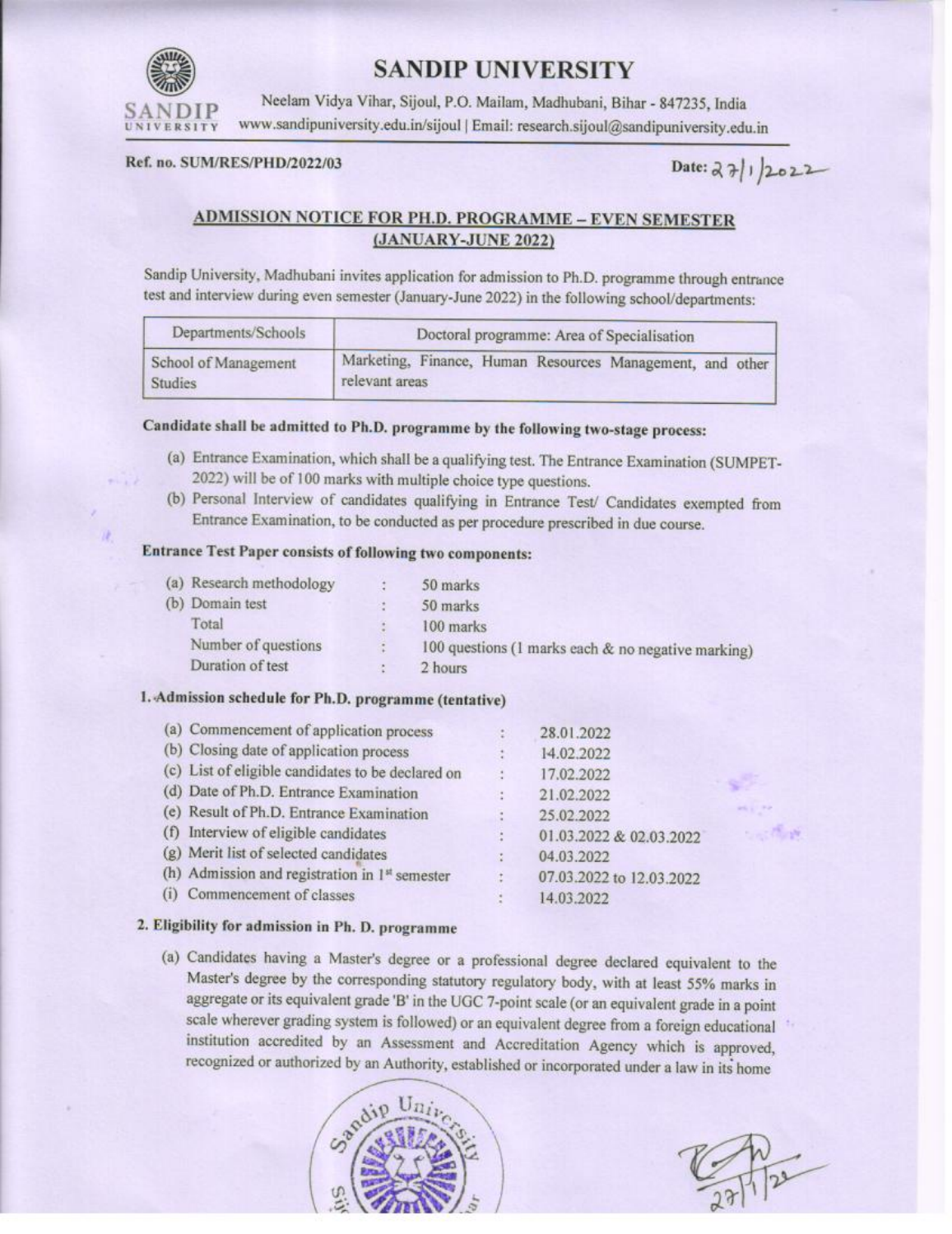country or any other statutory authority in that country for the purpose of assessing, accrediting or assuring quality and standards of educational institutions.

- (b) The eligibility marks of 55% (or an equivalent grade in a point scale wherever grading system is followed) and the relaxation of 5% to the categories mentioned above are permissible based only on the qualifying marks without including the grace mark procedures.
- (c) Candidates possessing a degree considered equivalent to M.Phil. Degree of an Indian institution, from a foreign educational institution accredited by an Assessment and Accreditation Agency which is approved, recognized or authorized by an authority, established or incorporated under a law in its home country or any other statutory authority in that country for the purpose of assessing, accrediting or assuring quality and standards of educational institutions.

#### 3. Exemption from appearing in Entrance Examination (SUMPET-2022)

The Candidates fulfilling at least one of the following conditions will be exempted from Entrance Examination:

- (a) Candidates qualified in UGC-NET (Including JRF)/ UGC-CSIR NET (Including IRF)/SLET/SET//GPAT (valid score), CSIR / ICAR / ICMR / DBT & DST Inspire fellowship / Joint Graduate Entrance Examination for Biology and Interdisciplinary Life Science (JGEEBILS) or Teacher fellowship holders will be exempted from the Entrance Test.
- (b) Candidates who have passed Masters Programme from Sandip University, Madhubani will be exempted from the Entrance Test for Ph.D. programme.

The Candidates must attach relevant documents with the application form claiming the exemption from the entrance test.

#### 4. Application fees: Rs. 1000 /-

#### 5. Admission procedure and other details

- (a) Admission for the Ph.D. programme through the entrance examination mentioned above shall be based upon the candidate's performance in written test followed by interview.
- (b) The name of candidates with their application number, fulfilling the minimum eligibility criteria for admission to a Ph.D. programme will be displayed on the website as per the admission schedule.
	- (c) Admission shall be based upon the merit list prepared after the written test and interview.

#### 6. Programme fee

The admitted candidates as Ph.D. research scholar of the university shall pay a tuition fee of Rs. 60,000 (sixty thousand only) per year excluding hostel, mess, examination, thesis evaluation, and other charges. The research scholars shall follow the revised fee structure from time to time.

#### 7. Documents required

#### Documents to be submitted with application form:

Photocopy of the following documents:

- (a) Class  $10<sup>th</sup>$  certificate
- (b) Class 10<sup>th</sup> marksheet
- (c) Class 12<sup>th</sup> /intermediate or equivalent certificate
- (d) Class 12<sup>th</sup> /intermediate or equivalent marksheet
- (e) UG certificate

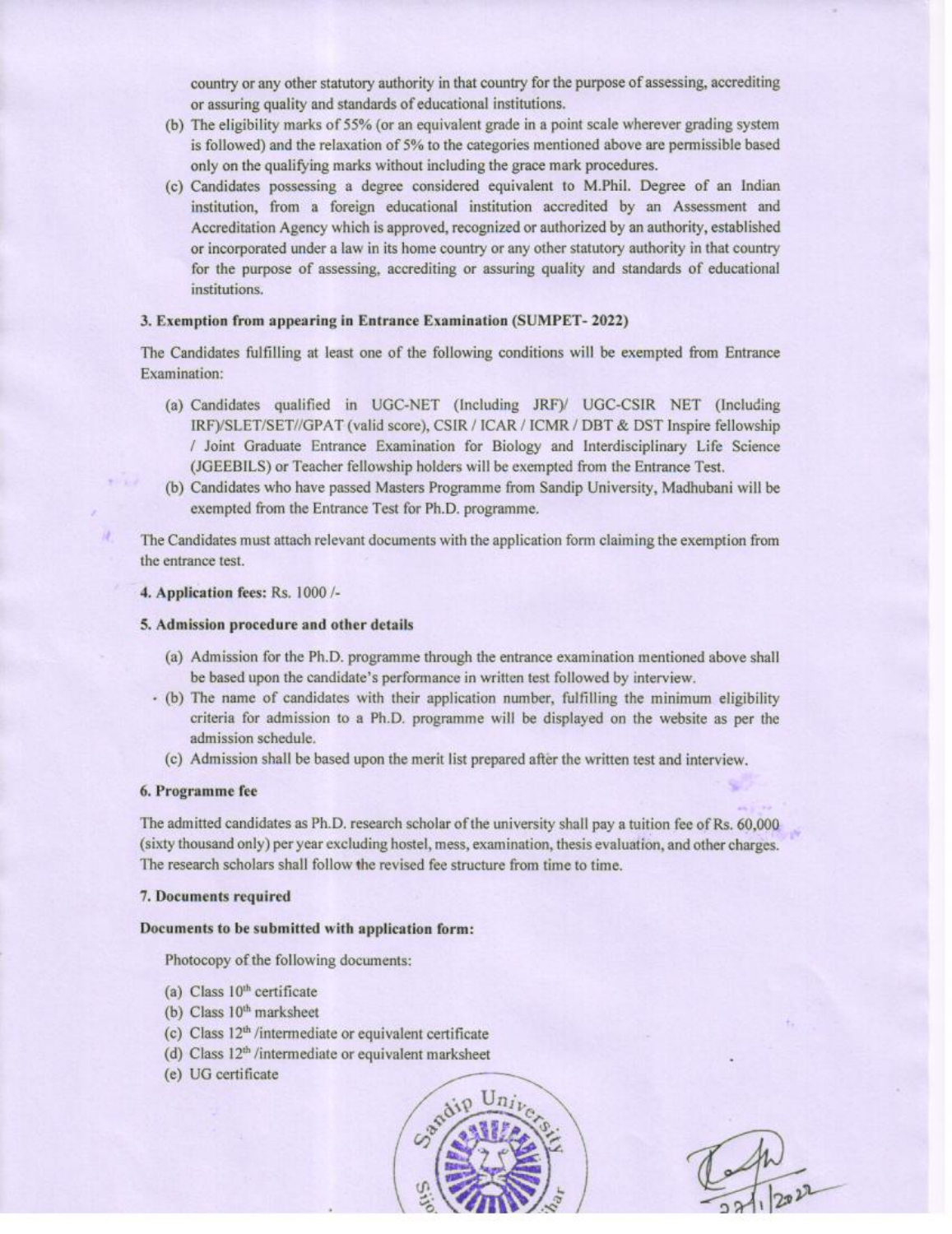- (f) UG marksheet (final semester or year or consolidated)
- $(g)$  PG certificate
- (h) PG marksheet (final semester or year or consolidated)
- (i) Documents in support of exemption from entrance test (NET/etc valid score)
- (i) Aadhar card

### Documents required at the time of interview for verification:

Original and two sets of Photocopy of the following documents:

- (a) Class 10<sup>th</sup> certificate
- (b) Class 10<sup>th</sup> marksheet
- (c) Class 12<sup>th</sup> /intermediate or equivalent certificate
- (d) Class 12<sup>th</sup> /intermediate or equivalent marksheet
- (e) UG certificate
- (f) UG marksheet (final semester or year or consolidated)
- (g) PG certificate
- (h) PG marksheet (final semester or year or consolidated)
- (i) Aadhar card
- (j) Documents in support of exemption from entrance test (NET/etc valid score)
- (k) two passport size photographs

#### 8. General instructions to the candidates

- (a) A candidate is required to appear in the written test and interview only in the department in which he/she has applied.
- (b) Application number allotted to the candidates will be the reference used during the entrance examination and rest of the admission process.
- (c) No separate admit card will be issue for entrance examination. Therefore, the candidates must have a valid photo ID proof (with correct details) during the written test and interview.
- (d) Candidates appearing in the written test without a valid ID card shall not be allowed to appear in the examination.
- (e) The candidates must report to the examination centre at least 30 minutes before the start of examination and should follow the general rules and regulation of examination.
- (f) No separate certificate of result will be issued by the University.
- (g) The university may conduct entrance test either in online or offline mode as per the convenience.
- (h) The university may consider a cut-off as per the available of seats and the number of applicants,
- (i) Candidates are directed to visit the institute website regularly.
- (j) The university has right to modify the vacancy and specialisation at any point without any notification.
- (k) Major changes in this notification will be followed by the corrigendum on the university website.
- (I) All the admitted candidates in the Ph.D. programme will abide by the Ph.D. regulation 2021 of the university and the changes included in it from time to time.
- (m) The university reserves the right to refuse admission to any candidate without assigning any reason. All disputes are subject to Patna High Court only.



Registrar **SANDIP University** Sijoul, Madhubani, Bihar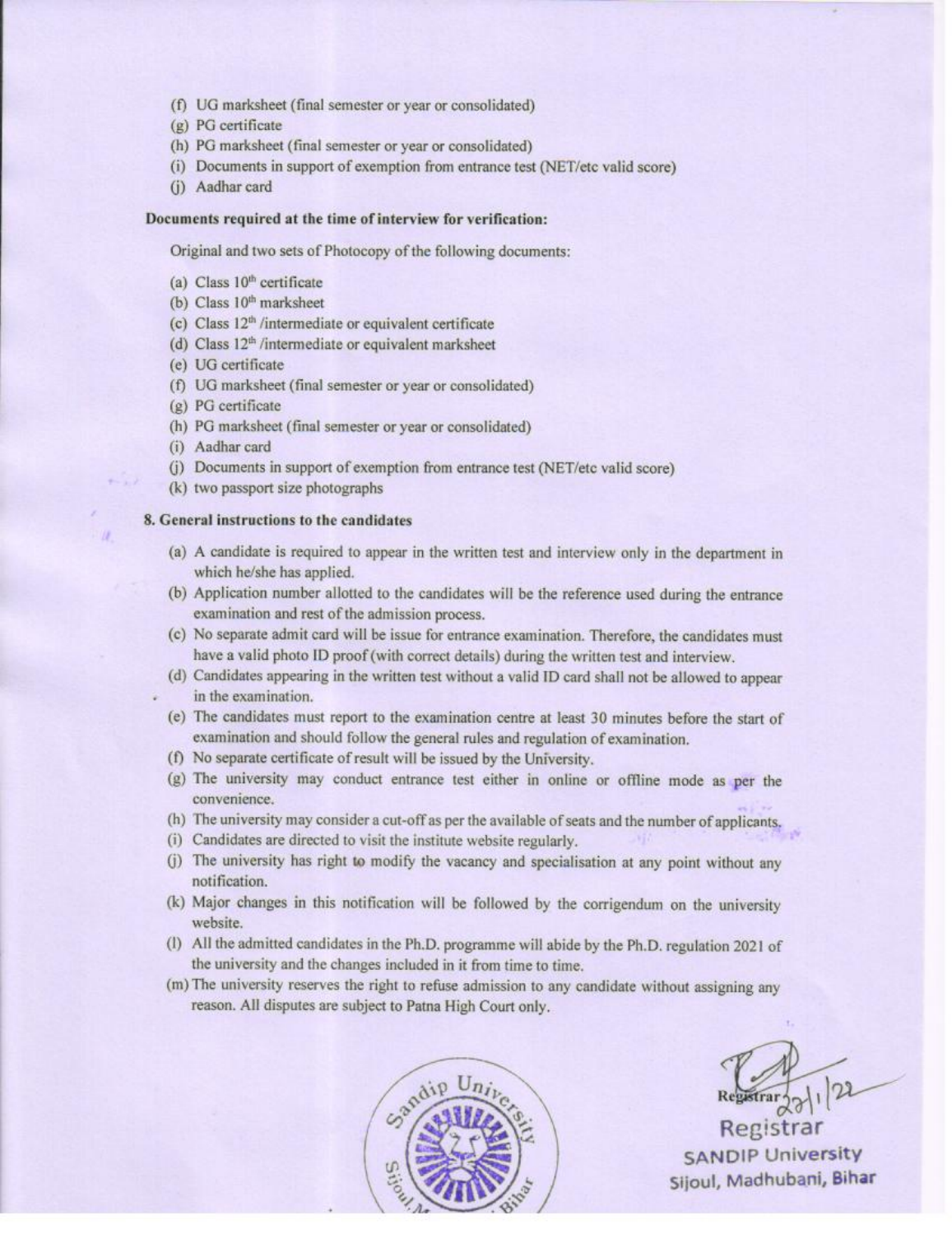## **How to apply:**

- 1. Take a printout of Ph.D. application form available with this notification.
- 2. Fill the application form and scan it.
- 3. Payment of application fee: The link of fee payment is available on the university website
- 4. Keep the Proof / receipt of fee payment.
- 5. Go to online application link: <https://forms.gle/WeAV5M4hiCrbyB9A9>
- 6. Fill the personal details.
- 7. Upload the following documents:
	- (a) Document 1: Scanned copy of Ph.D. application form
	- (b) Document 2: Proof / receipt of fee payment
	- (c) Document 3: Valid score card of NET or related examination (if applicable)
	- (c) Document 4: Passport size photograph
	- (d) Document 5: Signature
- 8. Click on submit.